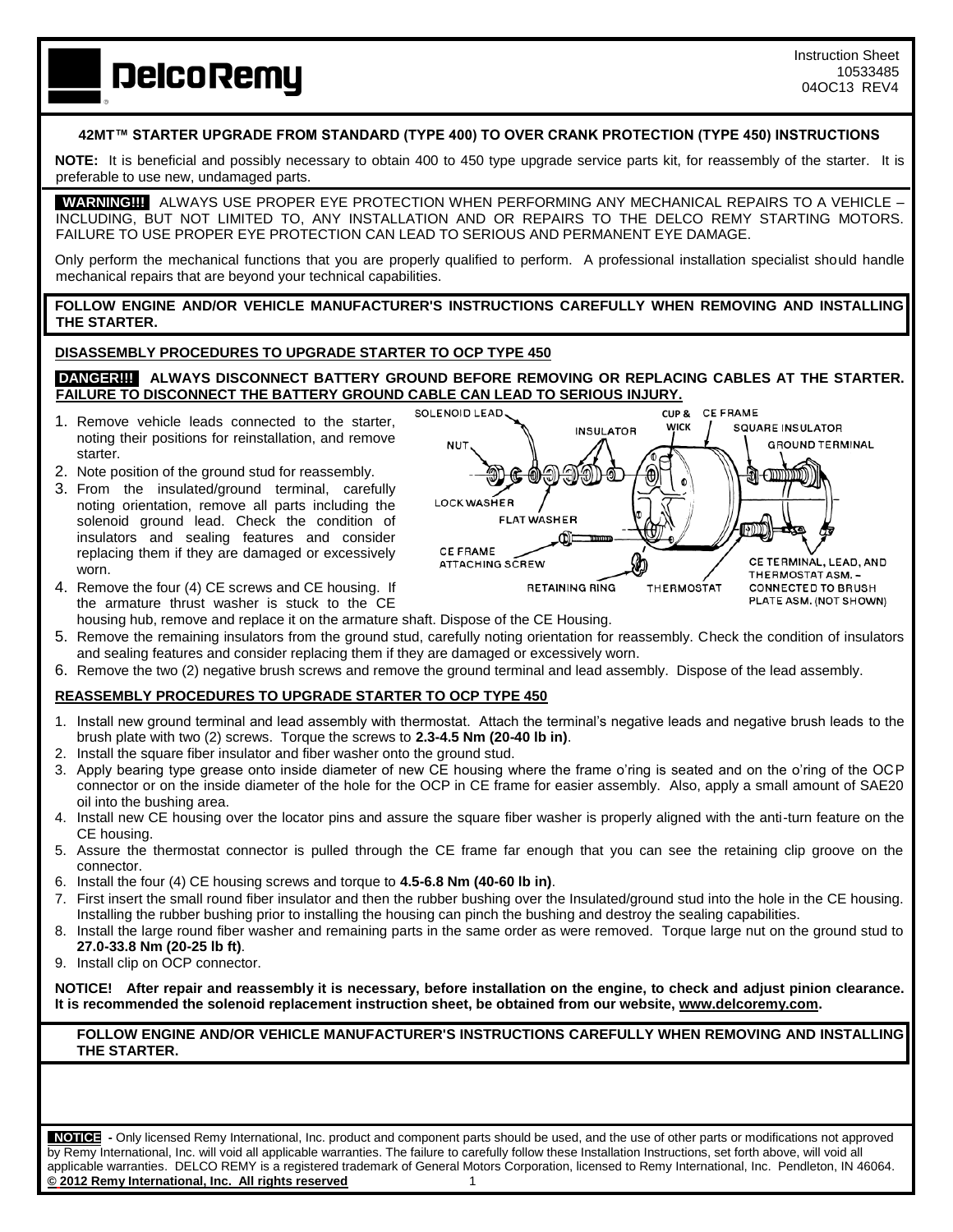#### **PROCEDURES FOR INSTALLING STARTER TO ENGINE AND MAKING OCP WIRING CONNECTIONS (SEE GRAPHIC BELOW)**

#### **DANGER!!! BATTERY GROUND CABLE MUST NOT BE RECONNECTED BEFORE REMOVING OR REPLACING CABLES AT THE STARTER. FAILURE TO KEEP BATTERY CABLE DISCONNECTED CAN LEAD TO SERIOUS INJURY.**

- 1. Install starting motor to engine, per engine or vehicle manufacturer's instructions, without making wiring connections to solenoid.
- 2. Plug mating connector, with leads, into the new thermostat in CE frame. The mating connector is P.E.D., metri-pack 150 series.
- 3. Install new magnetic switch (relay) in area protected from road splash and vibration if the vehicle does not have one. Do not mount on engine. Mount switch so internal plunger is horizontal and at right angles to direction of vehicle travel.
- 4. Modify wiring to terminals on solenoid as shown in diagram. If magnetic switch (relay) was used previously on vehicle, make thermostat ground connection to same point as old control circuit. This may be through an ADLO relay or other cranking circuit control devices. If magnetic switch (relay) was not previously used, any system ground point may be used.
- 5. If starter is equipped with an integral magnetic switch (IMS), make wiring modifications to the IMS (relay) instead of the magnetic switch (relay).
- 6. Reconnect negative (-) cable at the battery.



#### **Technical support: USA 800 854 0076, Mexico 01 800 000 7378, Brazil 0800 703 3526, South America 55 11 2106 6510 or visit delcoremy.com**

**NOTICE -** Only licensed Remy International, Inc. product and component parts should be used, and the use of other parts or modifications not approved by Remy International, Inc. will void all applicable warranties. The failure to carefully follow these Installation Instructions, set forth above, will void all applicable warranties. DELCO REMY is a registered trademark of General Motors Corporation, licensed to Remy International, Inc. Pendleton, IN 46064. **© 2012 Remy International, Inc. All rights reserved** 2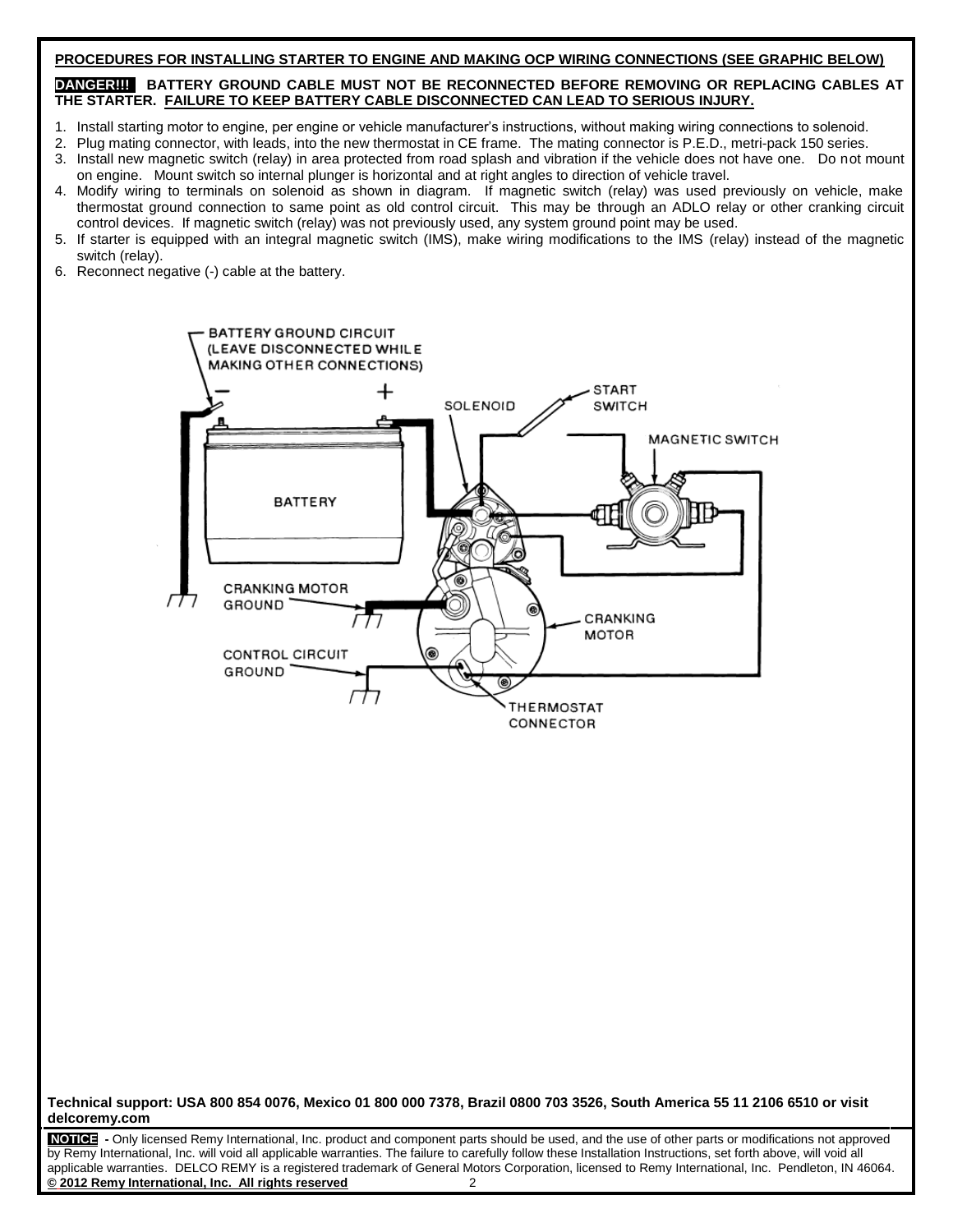# **DelcoRemy**

**INSTRUCCIONES DEL KIT DE REPARACIÓN PARA CONVERTIR LOS MODELOS 42MT™ DEL TIPO 400 AL TIPO 450 INTEGRANDO EL LA PROTECCIÓN AL SOBRE-ARRANQUE (OCP).**

**NOTA:** Es beneficioso y posiblemente necesario obtener el kit de conversión de motores tipo 400 a tipo 450 para re-ensamblar el motor. Es preferente utilizar partes nuevas, y sin daño.

**¡¡¡PRECAUCIÓN!!!!**USE SIEMPRE PROTECCIÓN OCULAR CUANDO REALICE CUALQUIER ACTIVIDAD RELACIONADA CON LA REPARACIÓN MECÁNICA A UN VEHÍCULO, INCLUYENDO, MÁS NO LIMITANDO A CUALQUIER REPARACIÓN O INSTALACIÓN DE MOTORES DE ARRANQUE DELCO REMY. OMITIR EL USO DE PROTECCIÓN OCULAR APROPIADA PUEDE RESULTAR EN DAÑOS Y LESIONES PERMANENTES A LOS OJOS.

Ejecute solamente las funciones mecánicas que está apropiadamente calificado para realizar. Las reparaciones mecánicas que se encuentran fuera de sus capacidades técnicas deben ser manejadas por especialistas profesionales de instalación.

**SIGA CUIDADOSAMENTE LAS INSTRUCCIONES DEL FABRICANTE DEL MOTOR DE COMBUSTIÓN Y/O EL VEHÍCULO AL MOMENTO DE INSTALAR O REMOVER LA MARCHA.**

## **PROCEDIMIENTO DE DES-ENSAMBLE PARA CONVERTIR EL MOTOR 42MT A TIPO 450 CON OCP**

**¡¡¡PELIGRO!!! SIEMPRE DESCONECTE EL CABLE NEGATIVO (-) DE BATERÍA ANTES DE REMOVER O REEMPLAZAR LOS CABLES EN LA MARCHA. UNA FALLA AL DESCONECTAR EL CABLE DE TIERRA PUEDE LLEVAR A LESIÓN SERIA.**

- 1. Remueva los cables y arneses conectados al motor de arranque, identificando las posiciones para su reinstalación, y proceda a remover el motor de arranque del vehículo.
- 2. Identifique la posición de la terminal de tierra o marque la tapa trasera (CE) y la carcasa para su reensamble.<br>Remueva
- 3. Remueva cuidadosamente de la terminal aislada/tierra, todas las partes incluyendo la terminal de tierra del solenoide, identificando sus posiciones. Verifique la condición de aislantes y sellos, si estos presentan daño o desgaste excesivo, considere su reemplazo.
- 4. Remueva los cuatro (4) tornillos de la tapa y la



- misma tapa. Si la roldana de la armadura está pegada en el centro de la tapa, remuévala y colóquela en la flecha de la armadura. 5. Remueva los aisladores restantes y la roldana de este lado de la tapa, identificando cuidadosamente la orientación de la terminal
- de tierra. Verifique la condición de aislantes y sellos, en caso de ser necesario considere su reemplazo. 6. Remueva los dos (2) tornillos de los carbones negativos y remueva el conector con la terminal de tierra, disponga de este conector.

#### **PROCEDIMIENTO DE RE-ENSAMBLE PARA CONVERTIR EL MOTOR 42MT A TIPO 450 CON OCP**

- 1. Instale la nueva terminal de tierra con termostato. Ensamble las terminales del conector y las terminales de los carbones negativos al plato porta-carbones con los dos (2) tornillos. Apriete a **2.3-4.5 Nm (20-40 lb in).**
- 2. Instale la roldana de fibra cuadrada y la roldana de fibra en la terminal de tierra.
- 3. Aplique grasa del tipo usado en rodamientos en la parte interior de la tapa donde va alojado el o-ring de la coraza, y unas gotas de aceite tipo SAE20 en la parte del buje.
- 4. Instale la nueva tapa trasera (CE), guiada por los pernos de localización y tornillos, asegurando que la roldana cuadrada de fibra de vidrio está alineada apropiadamente con la característica anti-giro en la tapa trasera (CE).
- 5. Asegure que el conector del OCP está asentado apropiadamente en la tapa de tal manera que pueda ver la ranura para inserción del seguro.
- 6. Instale los cuatro (4) tornillos en la tapa. Apriete a **4.5–6.8 Nm (40–60 lb in).**
- 7. Inserte primero la roldana pequeña de fibra y después el buje de plástico sobre la terminal de tierra dentro del barreno de la tapa. ¡NOTA! Al instalar el buje plástico antes de instalar la tapa, ésta puede atrapar el buje y destruir la capacidad de sellado.
- 8. Instale la roldana redonda grande de fibra y la tornillería restante en el mismo orden en que fueron removidos. Apriete la tuerca grande en la terminal de tierra a **27.0 – 33.8 Nm (20 – 25 lb ft).**
- 9. Instale el clip en el conector del OCP.

*¡NOTA!* **Después de reparar y re-ensamblar el motor de arranque, es necesario verificar y ajustar el claro de piñón antes de instalarlo en el vehículo. Se recomienda utilizar la hoja de instrucción para reemplazo de solenoide, esta puede ser obtenida a través de nuestra página web www.delcoremy.com**

**NOTA -** Solamente deben ser usados productos y componentes Remy Inc., el uso de otras partes o modificaciones no aprobadas por Remy Inc. anulará todas las garantías aplicables. No seguir cuidadosamente las instrucciones de instalaciones expuestas en este documento anulará todas las garantías aplicables.

Delco Remy<sup>®</sup> es una marca registrada de General Motors Corporation, autorizada bajo licencia a Remy Inc., Pendleton, IN 46064.

#### **© 2012 Remy Inc. Todos los derechos** 3